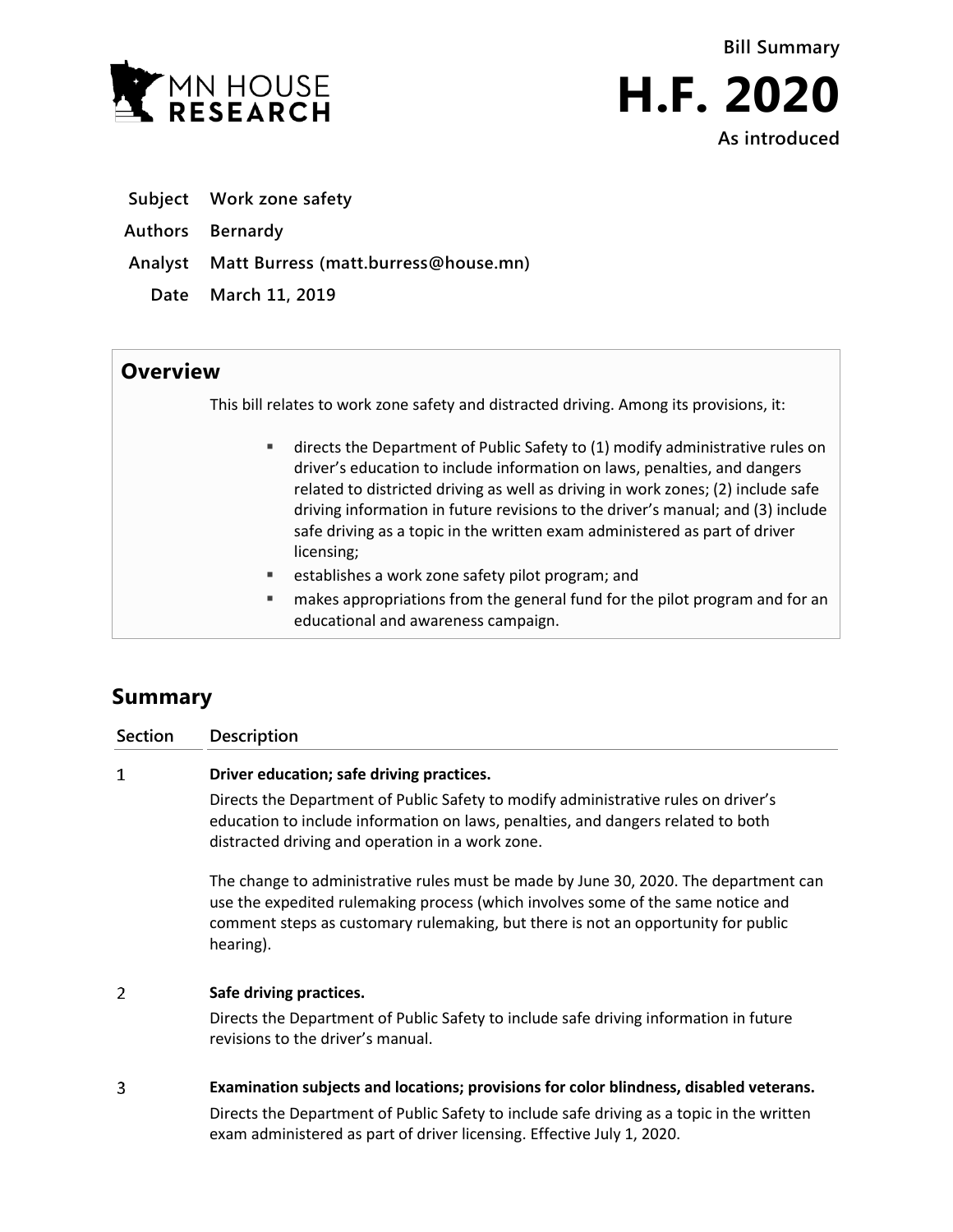### **Section Description**

#### $\overline{4}$ **Work zone safety pilot program.**

Establishes a pilot program for enforcement of traffic laws in work zones, which includes use of automated enforcement systems to detect speeding under specified conditions, citation issuance by peace officers based on images record by automated systems, creation of an advisory committee, independent evaluation of pilot program results, and data practices provisions.

**Subd. 1. Definitions.** Defines terms.

**Subd. 2. Pilot program established.** Directs the Minnesota Department of Transportation (MnDOT) to create the pilot program. Requires field operations to begin by May 1, 2020, and end by November 1, 2021.

**Subd. 3. Automated enforcement; general requirements.** Establishes various requirements governing use of automated speed enforcement systems in the pilot program.

**Subd. 4. Enforcement requirements.** Sets limitations on speeding enforcement using an automated system, including citations only for speeds that are 10 m.p.h. or more over the limit, warnings without citations for the first 30 days at an automated enforcement site, and inspection of recorded images by a peace officer prior to citation issuance.

**Subd. 5. Violations; penalty.** Makes it a petty misdemeanor for the owner of a vehicle that violates a work zone speed limit as detected by an automated enforcement system. Identifies circumstances where the penalty does not apply.

**Subd. 6. Direct enforcement in short-term work zones.** Requires speed enforcement in additional short-term work zones where automated enforcement is not in place, located throughout the MnDOT districts.

**Subd. 7. Contracts.** Allows for a vendor to administer the pilot program. Prohibits compensation based on citation issuances.

**Subd. 8. Advisory committee.** Directs MnDOT to establish an advisory committee on pilot program design and implementation. Specifies minimum membership.

**Subd. 9. Evaluation.** Requires an independent evaluation of pilot program results. A copy of the evaluation must be submitted to the legislature by March 1, 2022.

**Subd. 10. Data practices.** Establishes data practices requirements, including classifying automated speed enforcement data as private data on individuals and requiring destruction of automated enforcement data within 24 hours of collection (with exceptions).